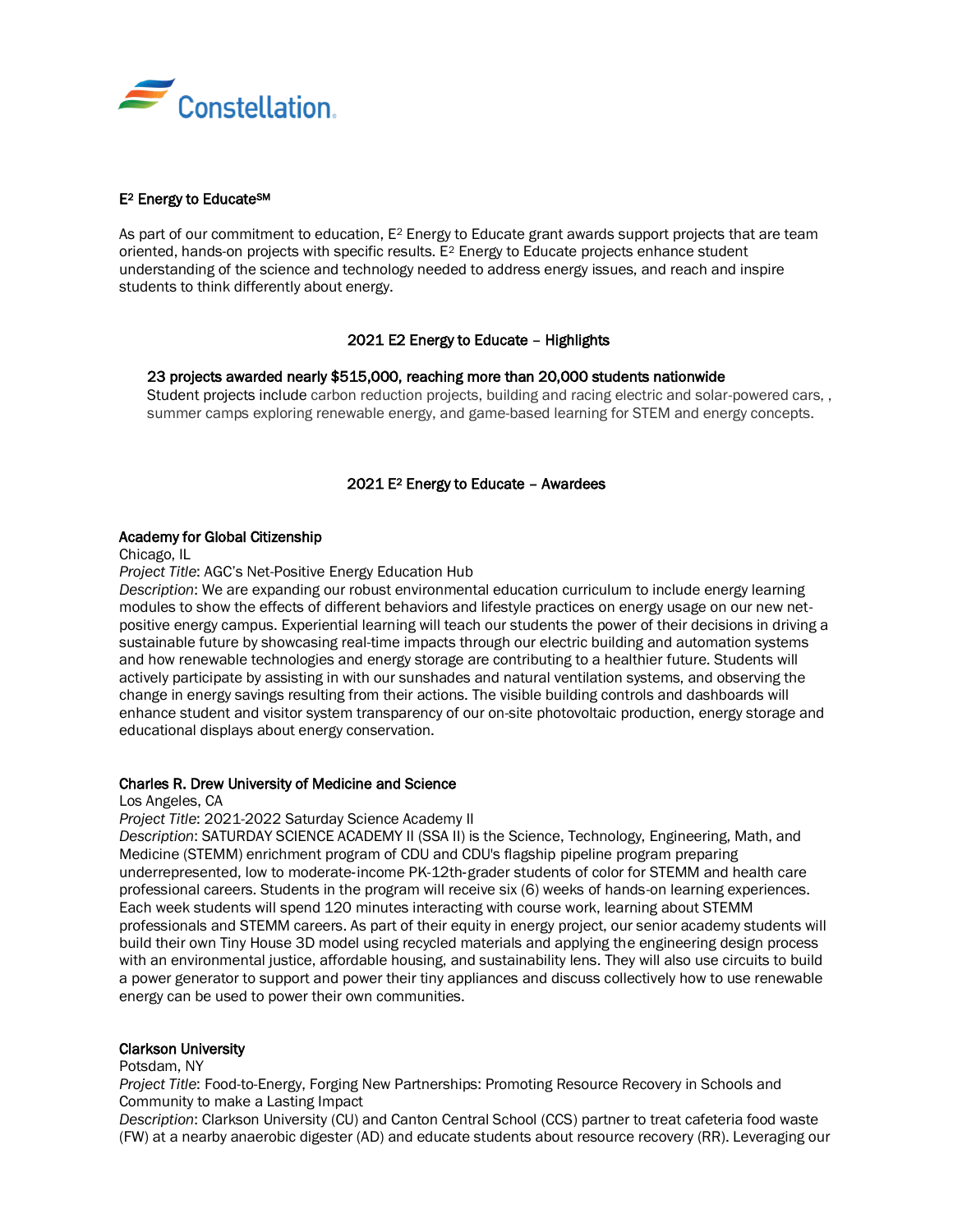success at CCS (https://sites.clarkson.edu/foodwaste/) we seek funds to (1) expand the FW collection system at CCS; (2) engage CU students in a campus RR project; and (3) educate students, teachers and community members in RR, including a new group of Heuvelton Central School (HCS) middle school students. CU students will develop and administer educational materials to CCS and HCS students, mentor CCS students to expand the FW program, and create community education materials. We will work with math students to analyze FW disposal options and explore sustainable FW treatment. CU students will oversee operation of the FW digester and educate the CU community about RR. Teacher workshops will promote regional expertise.

### Consumer Energy Education Foundation

### Gladwyne, PA

*Project Title*: How Artificial Intelligence will Revolutionize Energy Industry

*Description*: To create an Artificial Intelligence (AI) Energy Summer week long Camp experience in 2022 for 150 underserved and underrepresented high school youth in Houston, TX. The goal of this investment is to create a highly engaging, equitable and inspiring learning event that will connect high school youth with experiences and real world opportunities in clean energy sources to explore the evolving role of AI in the Energy sector and how they might play a role in it. Support from Constellation would allow CEEF to be the ONLY AI in Energy Summer Camp program and allow the partnership to engage underrepresented groups in the energy sector, explore the role of AI in future energy usage, and create a clean energy path in the future. Components of the program include development of hands-on activities and customized STEM kits, video programming and interaction with subject matter experts in the energy industry.

# Cooper Union for the Advancement of Science and Art

#### New York, NY

*Project Title*: Cooper Union Motorsports Electric Vehicle Team and Education Outreach *Description*: The Cooper Union (CU) Formula Society of Automotive Engineers (FSAE) Motorsports Team immerses undergraduates in engineering design to build a high-performance, open wheel formula-style race car from start to finish. College students deepen their understanding of science and technology to advance their education and professional STEM careers. They also conduct outreach to underserved NYC high school students to strengthen the STEM pathway for more youth from diverse backgrounds. The CU Motorsports team consists of 135 college students who work throughout the year to design, build, test and finetune their vehicle to participate in the intercollegiate FSAE competition in July. The focus of our 2021-22 project is to develop and produce CU's first electric vehicle to compete in the 2022 FSAE Electric competition.

## Coppin State University Development Foundation Inc.

### Baltimore, MD

*Project Title*: Educating High School and College Students on the novel 2-dimensional MXene material and its application in dye sensitized solar cell and energy storage.

*Description*: Basic Education in Plasmonic and Solar Cells Technology: students will be introduced to several concepts associated with renewable energy. Dye sensitized solar cells (DSSC) are low-cost and easily fabricated type of photovoltaic devices which were first developed by Michael Gratzel and he was awarded the 2010 Millennium Technology Prize for this invention. MXene formation and DSSC Fabrication: the MXene will be synthesized using a different chemistry method. The MXene will first be synthesized and characterized. The prepared MXenes will be employed in the energy storage. MXene possesses high electrical conductivity, excellent thermal stability, with high surface areand and easily tunable structure. The unique combination of properties makes them useful for various application

# Dream in Green

#### Miami, FL

*Project Title*: Green Schools Challenge - Environmental Justice Curriculum & Teacher Training Project *Description*: Through its established Green Schools Challenge (GSC), Dream in Green will develop hands-on environmental literacy lessons and organize stewardship activities, as well as teacher trainings to support positive actions, specifically in those neighborhoods disproportionately affected by climate change. The project will implement a grade 6-12 sustainability curriculum with a focus on environmental justice to educate and empower teachers and students to develop solutions in their communities. Their curriculum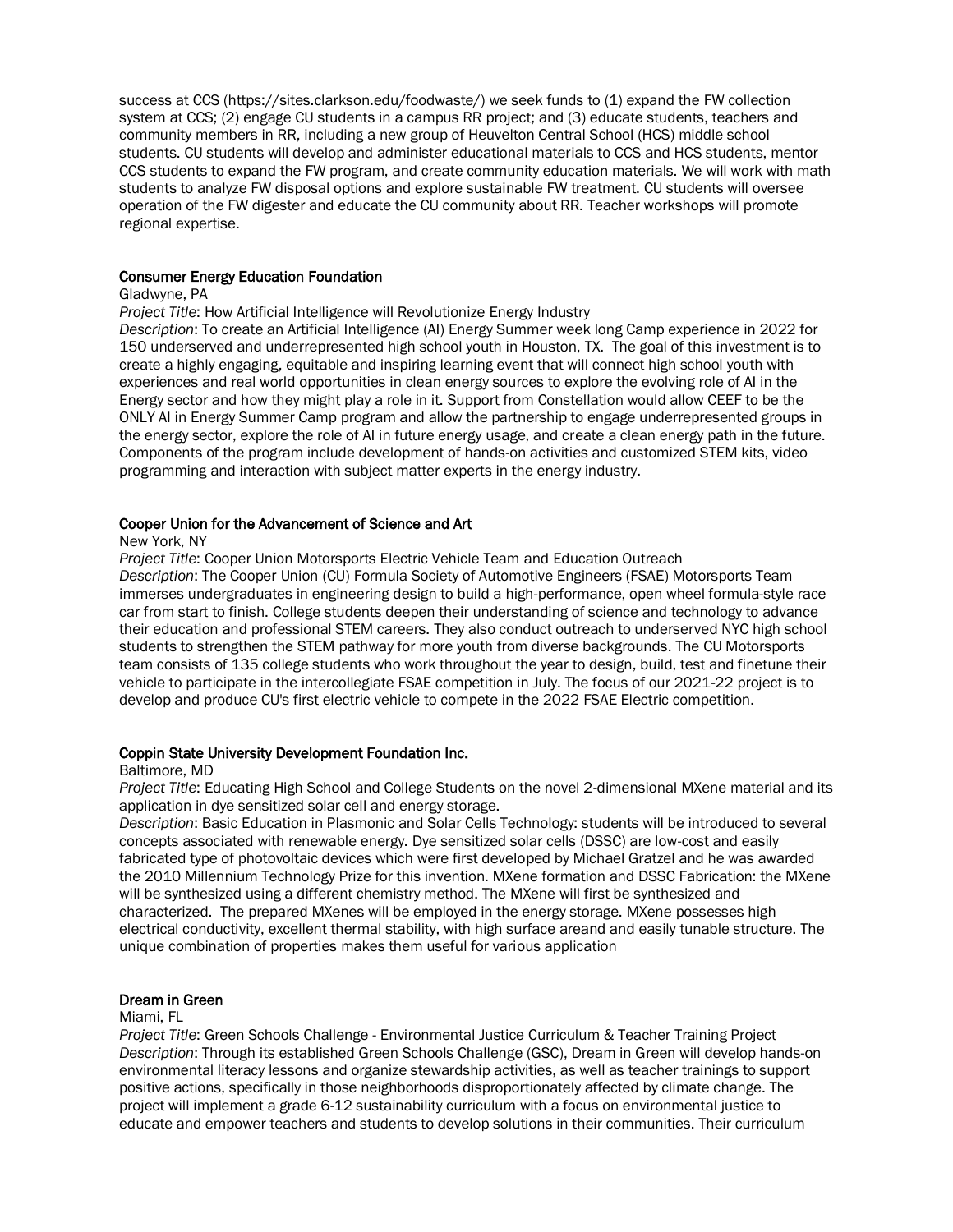focuses on the following core sustainability concepts: energy efficiency, waste reduction & recycling, water quality & conservation, alternative transportation, food security, and green buildings & careers.

## EcoRise

#### Austin, TX

*Project Title*: Decarbonizing the Electric Grid: Phase 2

*Description*: Decarbonizing the Electric Grid (DEG), challenges students to use real-world modeling strategies, STEM, and 21st century skills to identify ways to design an electric grid that reduces carbon emissions by 90%. As students explore systematic ways to reduce carbon emissions, they become motivated to use critical thinking and innovation to address global climate change and other environmental issues. Phase 2 of the project, which includes bringing DEG to a larger audience along with a broader package of EcoRise energy-focused resources, including our foundational Sustainable Intelligence (SI) program, which is currently used by over 5,700 teachers and 320,000 students in 50 U.S. states. SI is a bilingual curriculum consisting of 160 STEM-based, standards-aligned, hands-on lessons organized in distinct eco-themes (energy, water, waste, air, public spaces, transportation, food). The lessons engage youth in developing realworld solutions through project-based activities, design labs, and campus eco-audits.

# Emory University

# Atlanta, GA

### *Project Title*: Environmental Justice and Clean Energy for All

*Description*: Emory plans to organize multiple programs over the calendar year 2021 to empower the youth by providing free online resources on food waste and clean energy, environmental justice and energy efficiency, specifically targeted for middle school and high school students in underserved communities. We will build on our existing EPA environmental education grant, anaerobic digester grant, and soil ingestion grant to create outreach videos for middle school and high school students. In addition, using the Google Nest thermostats we own, we will recruit 300 students to conduct energy audit and reduce the energy burden in their homes in the Westside of Atlanta. Emory University students and faculty will work together in partnership with Science ATL, Southeast Energy Efficiency Alliance, and Historic Westside Gardens.

### Fairfield University

#### Fairfield, CT

#### *Project Title*: SuSTEMability

*Description*: SuSTEMability -- this program will engage over 300 students and 12 STEM educators from Cesar Batalla School (CBS) and Wakeman Boys and Girls (Wakeman), both located in the urban area of Bridgeport, CT, in STEM education and hands-on activities using real-world issues that surround environmentally sound and sustainable energy sources. SuSTEMability seeks to empower students in grades 6-8 to become more informed energy consumers as they participate in experiments that both align with Constellation's Innovation themes and are relevant to energy issues facing their communities. Twenty SOE student fellows (Fellows) and their faculty mentors will visit each community partner ten times between January and June 2022, for a total of 20 visits. We will bring together all program participants for a day-long event on the campus of Fairfield University in June, and the program will culminate with a teacher professional development workshop in July.

### GRID Alternatives Mid-Atlantic

#### Washington, DC

#### *Project Title*: Solar Futures

*Description*: GRID Mid-Atlantic is a clean energy nonprofit that provides workforce training and solar installation that exclusively serves families with low-to-moderate incomes and owners of affordable housing through residential, multi-family, and community solar installations. Through our Solar Futures Program, we provide high school juniors and seniors with opportunities to learn more about solar energy, receive technical training through skills workshops, and illuminate career pathways into the growing solar industry. In the District, we have a particular focus on partnering with local high schools in Wards 5, 7, and 8 where communities of color face the greatest environmental sustainability issues and have been historically marginalized and underserved.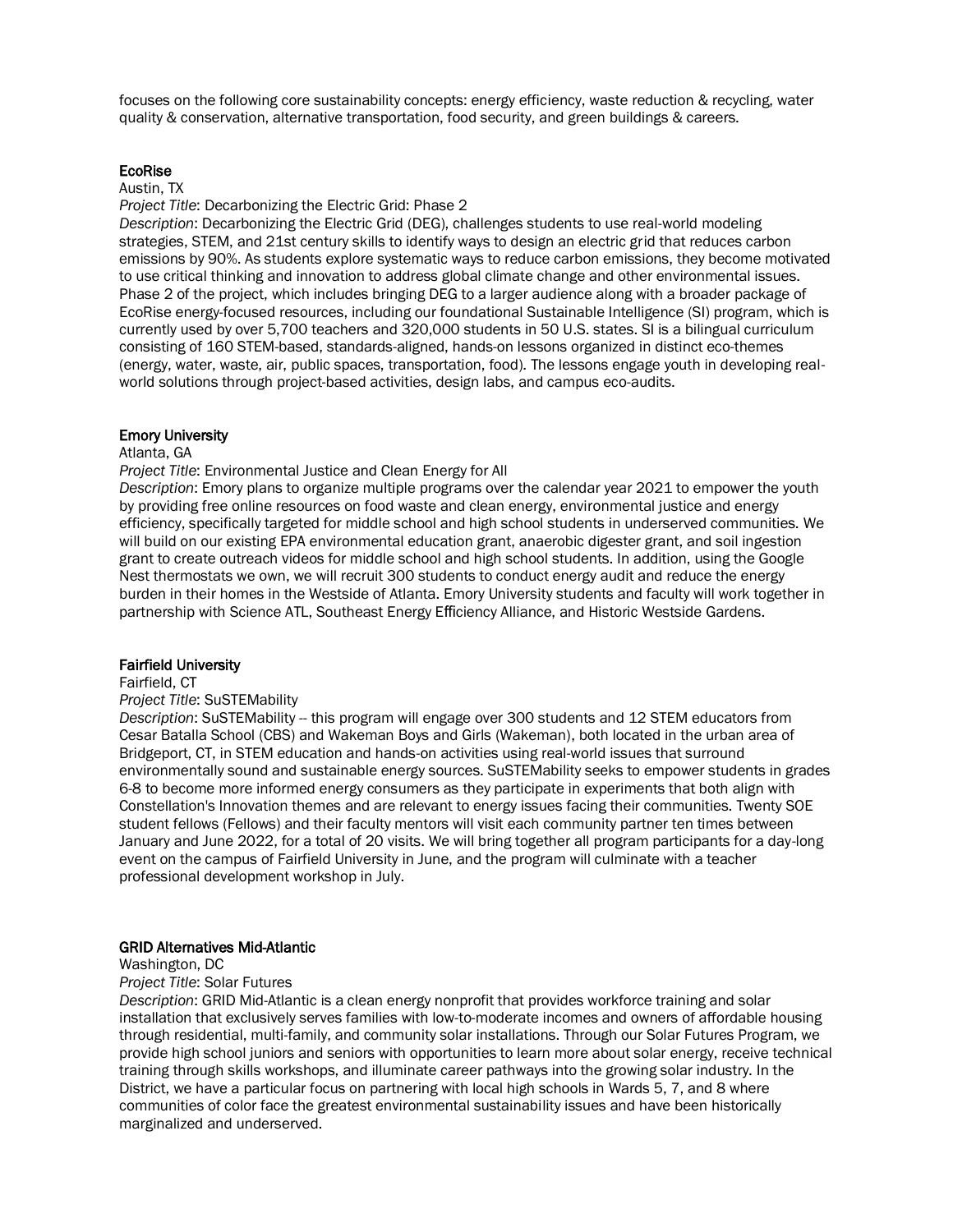# Legends of Learning

#### Washington, DC

*Project Title*: 2022 Equity in Energy and Sustainability as a Lifestyle Game Design Challenge *Description*: Teachers and students will be provided with lessons plans and curriculum about how daily choices in transportation and in the home can create (or not create) a more sustainable future and about which energy sources and choices have the greatest and future potential to mitigate against climate change. We'll host speakers (with an emphasis on minority and female speakers) from a variety of different STEM backgrounds who can talk about STEM careers related to sustainability and energy sources and choices. This will expose students to real-work opportunities and help create pathways to STEM careers. Then students will then have the opportunity to build and submit a game that teaches the underlying curriculum around energy sources and climate change and daily choices and sustainable futures. Prizes in the form of educational technology will be provided to the winners.

### Lewis University

#### Romeoville, IL

#### *Project Title*: Tools for Sustainable Living

*Description*: Lewis University proposes to offer the week-long "Tools for Sustainable Living" program to three cohorts consisting of 35 middle-school students during the summer of 2022. "Tools for Sustainable Living", led by Lewis faculty, will help rising 6th, 7th, and 8th graders understand: (a) what sustainability means, (b) the benefits that small, sustainable living adjustments can have on the environment and personal finances, and (c) how green technologies work. The camp will employ a mix of classroom and hands-on laboratory activities to teach these concepts. As part of this initiative to advance sustainability education, Lewis University will also offer a one-day workshop for 25 middle-school teachers that provides resources for integrating sustainability education into their classrooms. The workshop will focus on integrating sustainability laboratory activities into instruction and will function as a forum for teachers to share activities they have implemented in their classrooms.

#### Montclair State University Foundation

#### Montclair, NJ

*Project Title*: Montclair State University Green Teams Program

*Description*: The Green Teams Program creates pathways to STEM careers by engaging low income, first generation college and traditionally underrepresented undergraduates in a paid transdisciplinary, hands-on sustainability internship program. The program helps this diverse cohort develop skills that make them highly desirable job candidates, while they work in collaborative learning teams to produce actionable recommendations for organizations to improve sustainability and create a greener, healthier planet. At the same time, the Green Teams Program builds corporate-academic-community partnerships to engage students in real world settings, while bridging classroom experiences to career skills. Green Teams work has included: collecting emissions data; benchmarking emissions levels; goal setting for emissions reductions targets; estimating carbon sequestered by street trees; and identifying mitigating factors for climate impacts.

#### Ohio University Foundation

#### Athens, OH

*Project Title*: Connecting Appalachian Youth to STEM through Clean Energy and Zero Waste Activities *Description*: Over the past year, our team has been creating the technical platform, interface and initial content for a new "Appalachian STEM Enrichment Academy," a centralized portal to deliver place-based STEM learning to a broad audience. Supported in collaboration by the U.S. Department of Energy EM PPPO, the AEP Ohio Foundation and GVS, the mission of the Academy is to spark interest in the pursuit of STEM careers for K-12 students. Lessons are designed to foster an appreciation for the unique Appalachian region and the ways students experience STEM in their daily lives and future careers. To help address inequities in our economically distressed region, GVS proposes a 4-pronged program: develop and deploy "Connecting Clean Energy & Zero Waste" lessons; engage local STEM teachers; host US DOE science alliance kiosk; and leverage Ohio partner programs.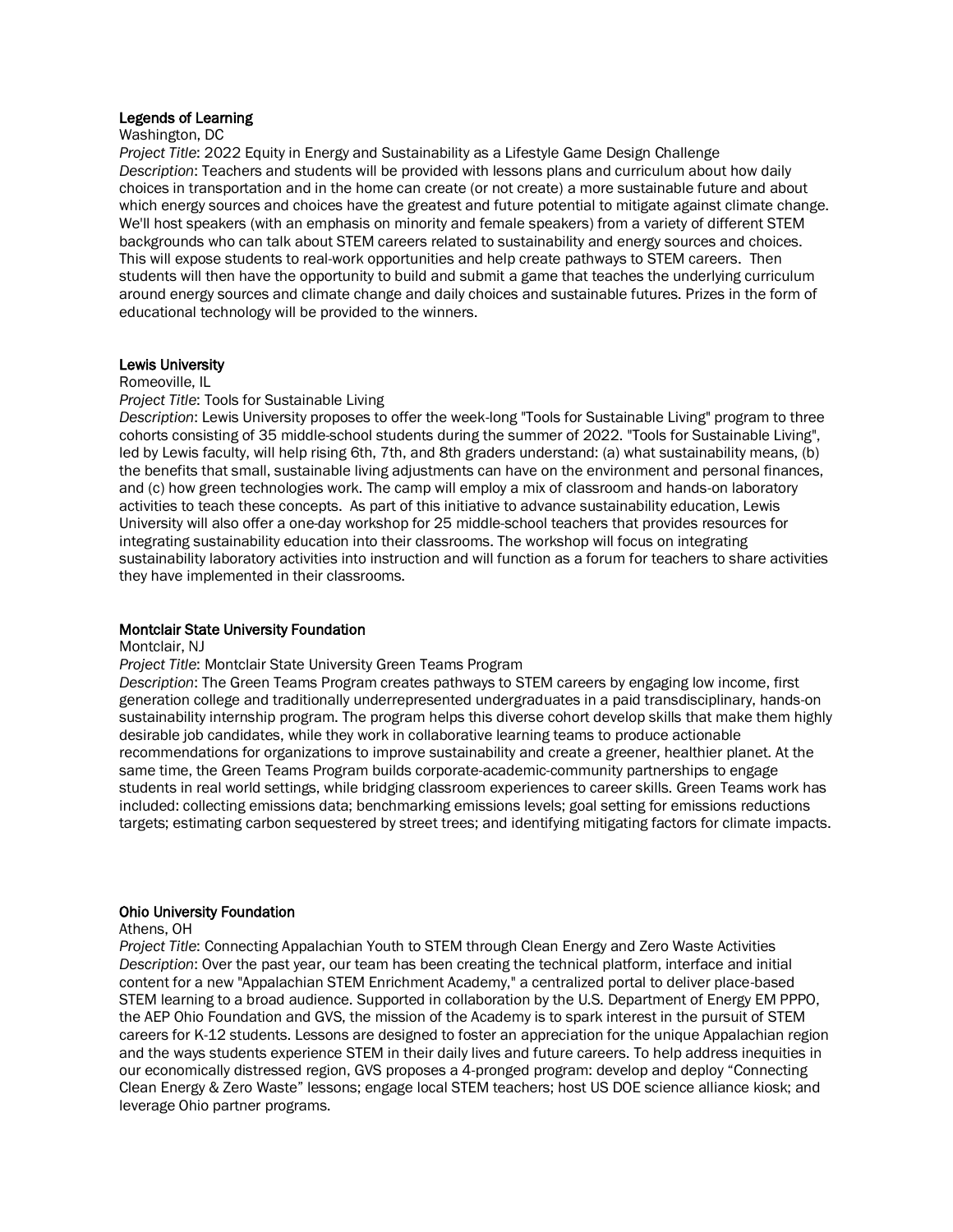## Remote Energy

#### Tacoma, WA

*Project Title*: Pathway to STEM and Solar Energy Careers for Native American High School Students in Washington State (pilot program at Chief Kitsap Academy)

*Description*: The overall goal of this project is to motivate youth to pursue careers in STEM and solar energy by integrating a proven, hands-on solar curriculum into high school science classes. The multi-module curriculum specifically combines solar energy and engineering education with real-world applicability to inspire students' interest in STEM subjects while learning about global energy poverty, climate change, and how to meet the immediate needs of their community. The primary target population is Native American students from Washington State (target = 75%), though given the demographic make-up of the student population in the state's Tribal schools, students from other ethnic groups (primarily Hispanic) will be involved as well. An additional target is to have 50% representation from female students.

# Riverbend Environmental Education Center Inc.

Gladwyne, PA

### *Project Title*: Building STEM Skills through Aquaponics

*Description*: Riverbend's Aquaponics Greenhouse and award-winning "Building STEM Skills Through Aquaponics" program will be used to enhance curriculum and increase access to sustainability education for students in low income schools, particularly Norristown and Philadelphia. Students will investigate green energy to reduce energy consumption and increase the overall sustainability of the system. They will monitor rates of production, energy use and water quality. They will apply these skills and understanding to look at the human impacts of Riverbend's creek using Stroud Water Research Center's Enviro DIY program which includes a Mayfly data logger and monitoring equipment. To apply their learning, they will work with Riverbend's graphic designer to create instructional signage to enhance the learning experience in the greenhouse for future students.

### Solar One

New York, NY

### *Project Title*: Green Design Lab

*Description*: Solar One requests support for the Green Design Lab (GDL), our K-12 environmental education program in New York City and New Jersey. GDL primarily serves BIPOC (Black, Indigenous, and People of Color) students. The GDL comprises teacher training, classroom residencies and afterschool programming, with curriculum, lessons, and distance learning resources. In the last several years, we have strengthened our career-focused programming that creates energy career pathways for BIPOC students and increases energy equity, which we will cover in this proposal. CareerCLUE: Our summer career readiness programming. CareerSTEP: Our 14-month program, CareerSTEP (Skills, Training, Experience, Power), runs in the school year and will lead to internships during Summer 2022. Solar CTE: An advanced technical solar training program for Career and Technical Education (CTE) for high school students.

# Student Global Ambassador Project

Rockville, MD

### *Project Title*: Sustainability Challenge & Climate Action Workshops

*Description*: Student Global Ambassador Program (SGAP Leaders) provides opportunities for experiential learning both inside and outside of the classroom with the goal of fostering an actionable awareness about climate change issues as it affects youth in underserved communities. In particular, youth will close the "knowledge-action gap" in climate solutions through deployment of a proprietary framework. As a result, youth are coached as the next generation of climate change leaders who will be able to cut through the noise and coach their communities to climate solution excellence, as well as being exposed to climate change occupations. SGAP Leaders (with partners Catholic University of America - School of Engineering (CUA) and nonprofit Footprint2Wings (FP2W)) will lead a three-tier education and engagement project for 500 students (250 in Maryland & 250 nationwide) where they will explore key issues related to climate solutions, learn how to break down any given zero carbon play & the challenges and opportunities of coordinating it among the various "players" involved and participate in interactive learning.

# Tech Belt Energy Innovation Center

Washington, DC